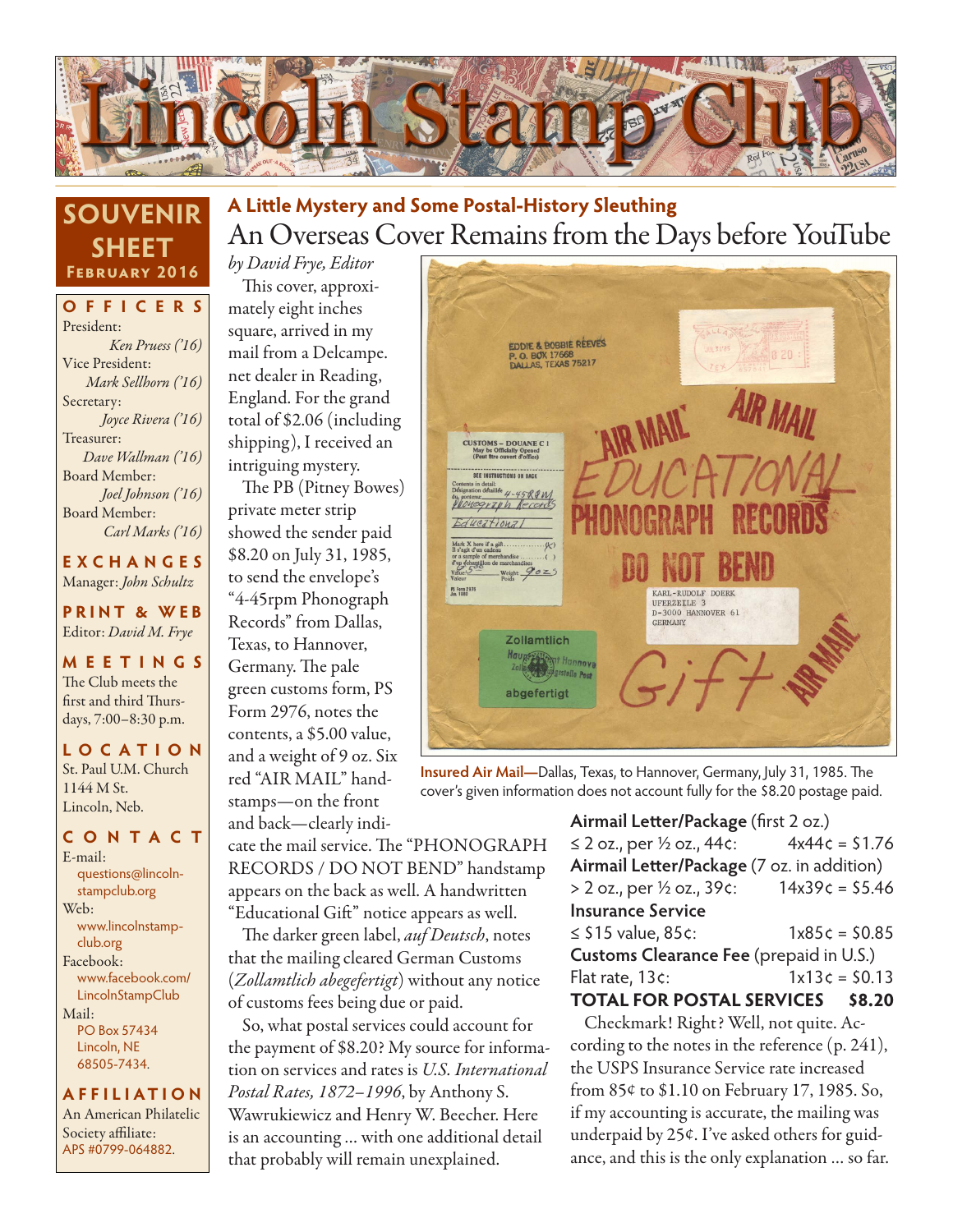#### **February 2016 Exchange**

The Club offers the following items at its monthly exchange. Make payments in cash or in personal checks made out to the Club. Proceeds from the sale of donations benefit the Club's general work. The seller's initials appear in the last column. **LSC** lots are donations. Number your lots before the meeting.

| Lot $#$           | Description                               | Catalogue Minimum |        | Final | <b>Buyer</b> | Seller     |
|-------------------|-------------------------------------------|-------------------|--------|-------|--------------|------------|
| $\blacksquare$ 01 | Ajman Mi. 182-187 U                       | \$1.00            | \$0.30 |       |              | <b>LSC</b> |
| $\blacksquare$ 02 | Argentina Sc. 1192 MNH                    | \$2.50            | \$0.50 |       |              | <b>LSC</b> |
| $\blacksquare$ 03 | Australia Sc. 275 MNH                     | \$0.20            | \$0.05 |       |              | <b>LSC</b> |
| -04               | Austria Sc. 756 U                         | \$0.20            | \$0.05 |       |              | <b>LSC</b> |
| 05                | Belize Sc. 680-683 MNH                    | \$2.00            | \$0.75 |       |              | <b>LSC</b> |
| -06               | Belize Sc. 1036 MNH                       | \$0.65            | \$0.10 |       |              | <b>LSC</b> |
| 07                | Benin Sc. 748-753 U                       | \$6.00            | \$0.50 |       |              | <b>LSC</b> |
| $-08$             | Dominican Republic Sc. 484-488 MNH \$1.65 |                   | \$0.50 |       |              | <b>LSC</b> |
| .09               | Egypt Sc. 1571 MNH                        | \$0.20            | \$0.10 |       |              | <b>LSC</b> |
| 10                | Chad Sc. 253 UNH                          | \$2.00            | \$0.10 |       |              | <b>LSC</b> |
| 11                | China (P.R.) Sc. 836-838 UNH              | \$2.45            | \$0.40 |       |              | <b>LSC</b> |
| 12                | Faroe Islands Sc. 43-44 MNH               | \$1.00            | \$0.30 |       |              | <b>LSC</b> |
| $-13$             | Fiji Sc. 219-220 MNH                      | \$2.35            | \$0.75 |       |              | <b>LSC</b> |
| $-14$             | France Sc. 1187, 1226 UNH                 | \$0.40            | \$0.15 |       |              | <b>LSC</b> |
| $-15$             | Great Britain Sc. 461-464 UNH             | \$0.80            | \$0.20 |       |              | <b>LSC</b> |
| 16                | Guadelupe Sc. 102, 104-105 MNH            | \$1.60            | \$0.50 |       |              | <b>LSC</b> |
| 17                | Guyana Mixed Lot Used                     | $\frac{\ }{s-}$   | \$0.25 |       |              | <b>LSC</b> |
| -18               | Jersey Mixed Lot Used                     | $\frac{\ }{s-}$   | \$0.50 |       |              | <b>LSC</b> |
| $-19$             | Yugoslavia Sc. 1374-1376 UNH              | \$0.40            | \$0.25 |       |              | <b>LSC</b> |
| $\blacksquare$ 20 | Liberia Sc. 669-671 UNH                   | \$0.60            | \$0.20 |       |              | <b>LSC</b> |
| 21                | Liberia Sc. 691-696 UNH                   | \$1.25            | \$0.75 |       |              | <b>LSC</b> |
| 22                | Malagasy Rep. Sc. 321-322 UNH             | \$0.40            | \$0.10 |       |              | <b>LSC</b> |
| $-23$             | Mozambique Sc. C29 UNH                    | \$0.20            | \$0.05 |       |              | <b>LSC</b> |
| $-24$             | New Zealand Sc. 280-284 MNH               | \$5.25            | \$1.50 |       |              | <b>LSC</b> |
| $-25$             | Romania Sc. 2030-2037 UNH                 | \$1.70            | \$0.75 |       |              | <b>LSC</b> |
| $-26$             | Romania Sc. 2249-2251 UNH                 | \$0.60            | \$0.20 |       |              | <b>LSC</b> |
| $-27$             | Romania Sc. 2486-2490 UNH                 | \$1.00            | \$0.30 |       |              | <b>LSC</b> |
| 28                | Romania Sc. B426 MNH                      | \$0.40            | \$0.30 |       |              | <b>LSC</b> |
|                   |                                           |                   |        |       |              |            |
| 29                | Russia Sc. 5179-5182 UNH                  | \$1.70            | \$0.40 |       |              | <b>LSC</b> |
| $\blacksquare$ 30 | St. Vincent Sc. 375-378 MNH               | \$1.20            | \$0.50 |       |              | <b>LSC</b> |
| $-31$             | Saudi Arabia Sc. RA4 U                    | \$0.60            | \$0.10 |       |              | <b>LSC</b> |
| $-32$             | Sri Lanka Sc. 523 UNH                     | \$0.20            | \$0.05 |       |              | <b>LSC</b> |
| $-33$             | Thailand Sc. 1674-1676 UNH                | \$0.60            | \$0.25 |       |              | <b>LSC</b> |
| $-34$             | Yemen Arab Re. Sc. 153-158 CTO            | \$3.00            | \$0.50 |       |              | <b>LSC</b> |
| $-35$             | US Gold Foil 306                          |                   | \$0.50 |       |              | <b>LSC</b> |
| $-36$             | US Used and Mint Package                  |                   | \$5.00 |       |              | <b>LSC</b> |
| $\blacksquare$ 37 | US Used Assortment                        | $\frac{\ }{s-}$   | \$0.50 |       |              | <b>LSC</b> |
| $-38$             | US Used Assortment                        |                   | \$0.50 |       |              | <b>LSC</b> |
| $-39$             | Foreign Assortment Mixed Used             |                   | \$0.75 |       |              | <b>LSC</b> |
| $-40$             | Foreign Assortment Mixed Used             | $\frac{\ }{s-}$   | \$1.00 |       |              | <b>LSC</b> |
| - 41              | Vatican Sc. 28 MNH                        | \$6.50            | \$2.00 |       |              | DMF        |
| $-42$             | Czechoslovakia Sc. 2852 M                 | \$5.00            | \$1.25 |       |              | <b>LSC</b> |
| $-43$             | US Sc. 397–398 U and MNH                  | \$22.00           | \$3.00 |       |              | JS         |
| $-44$             | US Sc. 3776-3780 M Booklet                | \$7.40            | \$2.00 |       |              | JS         |
| $-45$             | US President Sheet U                      |                   | \$2.00 |       |              | JS         |
| $-46$             | US Sc. 2975 FD Cancel                     | \$17.50           | \$5.00 |       |              | JS         |
| $-47$             | Germany B103 Souvenir MNH                 | \$15.00           | \$5.00 |       |              | JS         |



Renowned paper artist and illustrator Yulia Brodskaya used two simple materials —paper and glue—in an intricate technique, which involved placing carefully cut and bent strips of paper to make the three-dimensional paper heart artwork. Quilling is believed to date from the 15th or 16th century. The first known quillers were monks and nuns in European religious houses. Inspired by metal filigree, quilling was an inexpensive way to create elaborate decorations normally beyond the means of most churches and religious orders. When gilded or silvered, the curled paper could resemble the work of the finest goldsmiths and silversmiths, while designs made with cream-colored paper or vellum appeared to be carvings of ivory. **Source:** www.usps.com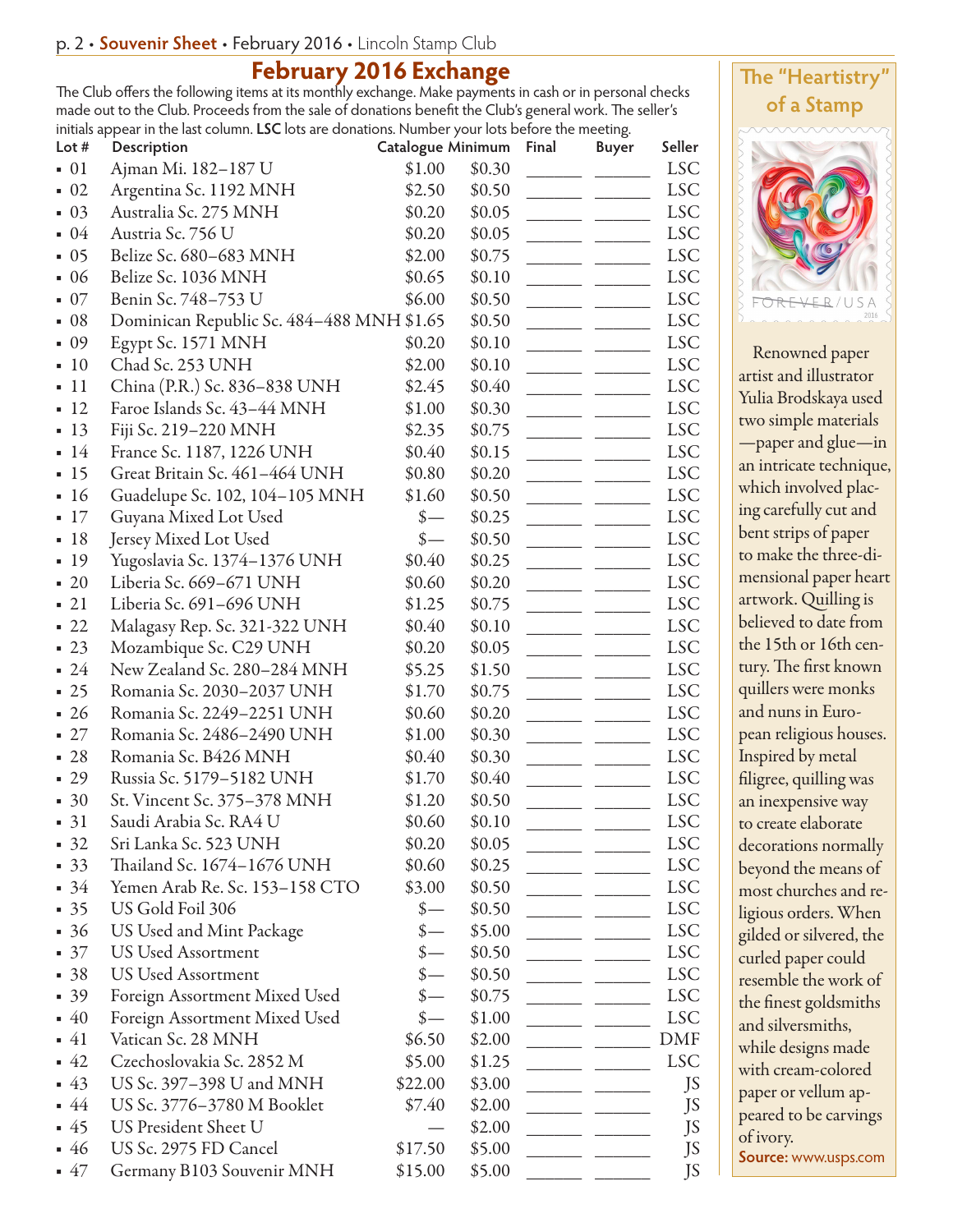## **"Freedom Just around the Corner"—Online Exhibit**

#### *by David M. Frye*

The Smithsonian's National Postal Musem offers copious resources. Its exhibit, "Freedom Just around the Corner: Black America from Civil War to Civil Rights," provides a powerfully narrated history of our country, one richly and profusely illustrated with postal history. The online gallery presents the history of Black America in chapters with titles like "Slavery: Slave-Carried Mail," "Abolition: Liberia," "Reconstruction: The Ku Klux Klan," "Segregation: Postal," "Black Hertiage Stamp Series: Origins."

This exhibit's contents crosses paths with the philatelic interests of several Club members. For instance, Edgar Hicks has a longtime involvement in the Liberian Philatelic Society and has represented that organization at LIN-PEX and nationally. Former Club member Herb Henry treasured his collection of Howell Cobb postal history.

Whenever you see a special exhibit at an art musuem, you can expect a lavishly illustrated book to be available for purchase. This exhibit has such a resources, but the great news is that the book is available as a free downloadable \*.pdf file. It is 102 pages long and illustrated in color.

The book includes period photographs, covers to and

*"You cannot make soldiers of slaves, or slaves of soldiers. The day you make a soldier of them is the beginning of the end ... then our whole theory of slavery is wrong."* Major General Howell Cobb CSA, 1865



from key historical figures, final artwork for commemorative stamps, die proofs, and a narrative that ties all of the elements together, telling the story of "Black America from Civil War to Civil Rights."

**LINN'S 2015 H.C. STAMP DODILLADITY DOLL** 

**On the Web:** http://postalmuseum.si.edu/freedom/ **Exhibit Catalog:** http://postalmuseum.si.edu/freedom/FreedomJustAroundTheCorner\_ExhibitCatalog.pdf

# STAMP SHO



### **Saturday, February 27, 9 a.m.–5 p.m. Sunday, February 28, 10 a.m.–3 p.m.**

### Country Inn & Suites, 5353 N. 27th St. Free Parking and Entry • Barrier-free Access

8 Stamp Dealers • US Postal Service Booth—Saturday • Free Evaluations Beginners' Table—Stamps 1¢ Each for Youth and 5¢ for Adults Special Envelopes Marking the 150th Birthday of Black Elk, Lakota Holy Man

questions@lincolnstampclub.org • www.lincolnstampclub.org

| LINN 32013 0.3.31AMF FUFULANII I FULL                                                                                                                                                                                                                                                                                         |                                                 |                                                                        |  |  |  |  |  |
|-------------------------------------------------------------------------------------------------------------------------------------------------------------------------------------------------------------------------------------------------------------------------------------------------------------------------------|-------------------------------------------------|------------------------------------------------------------------------|--|--|--|--|--|
| Select from the following list the 2015 commemorative stamps; 2015 definitive and special<br>stamps; and 2015 postal stationery that have the best and worst designs in your opinion, as well<br>as those you feel are the most important and least necessary in subject.<br>VOTE BY THE NUMBER PRECEDING THE ISSUE NAME ONLY |                                                 |                                                                        |  |  |  |  |  |
| <b>Commemorative stamps</b>                                                                                                                                                                                                                                                                                                   |                                                 |                                                                        |  |  |  |  |  |
| 1. War of 1812: Battle of                                                                                                                                                                                                                                                                                                     | 6. Maya Angelou                                 | 12. U.S. Coast Guard                                                   |  |  |  |  |  |
| New Orleans                                                                                                                                                                                                                                                                                                                   | 7. Civil War 1865                               | 13. Elvis Presley                                                      |  |  |  |  |  |
| 2. Year of the Ram                                                                                                                                                                                                                                                                                                            | 8. Gifts of Friendship                          | 14. World Stamp Show-NY                                                |  |  |  |  |  |
| 3. Robert Robinson Taylor                                                                                                                                                                                                                                                                                                     | 9. Special Olympics                             | 2016                                                                   |  |  |  |  |  |
| 4. Martin Ramirez                                                                                                                                                                                                                                                                                                             | 10. Forget-Me-Not                               | 15. Ingrid Bergman                                                     |  |  |  |  |  |
| 5. From Me To You                                                                                                                                                                                                                                                                                                             | 11. Medal of Honor: Vietnam War 16. Paul Newman |                                                                        |  |  |  |  |  |
| <b>BEST DESIGN</b>                                                                                                                                                                                                                                                                                                            |                                                 | <b>WORST DESIGN</b>                                                    |  |  |  |  |  |
| <b>MOST IMPORTANT</b>                                                                                                                                                                                                                                                                                                         |                                                 | <b>LEAST NECESSARY</b>                                                 |  |  |  |  |  |
| Definitives and Special stamps                                                                                                                                                                                                                                                                                                |                                                 |                                                                        |  |  |  |  |  |
| 17. Patriotic Waves                                                                                                                                                                                                                                                                                                           | 22. Water Lilies                                | 27. Summer Harvest                                                     |  |  |  |  |  |
| 18. Forever Hearts                                                                                                                                                                                                                                                                                                            | 23. Emperor Penguins                            | 28. A Charlie Brown Christmas                                          |  |  |  |  |  |
| 19. Vintage Rose                                                                                                                                                                                                                                                                                                              | 24. Coastal Birds                               | 29. Geometric Snowflakes                                               |  |  |  |  |  |
| 20. Vintage Tulip                                                                                                                                                                                                                                                                                                             | 25. Eastern Tiger Swallowtail                   |                                                                        |  |  |  |  |  |
|                                                                                                                                                                                                                                                                                                                               | 21. Stars and Stripes<br>26. Flannery O'Connor  |                                                                        |  |  |  |  |  |
| <b>BEST DESIGN</b>                                                                                                                                                                                                                                                                                                            |                                                 | <b>WORST DESIGN</b>                                                    |  |  |  |  |  |
| <b>MOST IMPORTANT</b>                                                                                                                                                                                                                                                                                                         |                                                 | <b>LEAST NECESSARY</b>                                                 |  |  |  |  |  |
|                                                                                                                                                                                                                                                                                                                               | <b>Postal stationery</b>                        |                                                                        |  |  |  |  |  |
| 30. Glade Creek Grist Mill stamped envelope<br>31. Water Lilies stamped envelopes                                                                                                                                                                                                                                             |                                                 | 32. Forget-Me-Not stamped envelope<br>33. Fanciful Flowers postal card |  |  |  |  |  |
| <b>BEST DESIGN</b>                                                                                                                                                                                                                                                                                                            |                                                 | <b>WORST DESIGN</b>                                                    |  |  |  |  |  |
| <b>MOST IMPORTANT</b>                                                                                                                                                                                                                                                                                                         |                                                 | <b>LEAST NECESSARY</b>                                                 |  |  |  |  |  |
| Now vote for your single personal favorite stamp issue of 2015. Your choice can be from the<br>commemorative, definitive-special or postal stationery categories. Se-tenant issues (different<br>designs in one pane) are counted as one issue.                                                                               |                                                 |                                                                        |  |  |  |  |  |
| <b>MY FAVORITE 2015 STAMP</b><br>(please write in number and stamp issue name):                                                                                                                                                                                                                                               |                                                 |                                                                        |  |  |  |  |  |
| <b>Issue <i>Basic</i></b><br>No.                                                                                                                                                                                                                                                                                              |                                                 |                                                                        |  |  |  |  |  |
|                                                                                                                                                                                                                                                                                                                               |                                                 |                                                                        |  |  |  |  |  |

SEND BALLOT TO: Linn's Stamp Poll, Box 4129, Sidney, OH 45365.<br>All ballots must be postmarked by March 1, 2016. Photocopied ballots are acceptable.<br>Stamps are pictured in the Dec. 21 issue on pages 22-23.